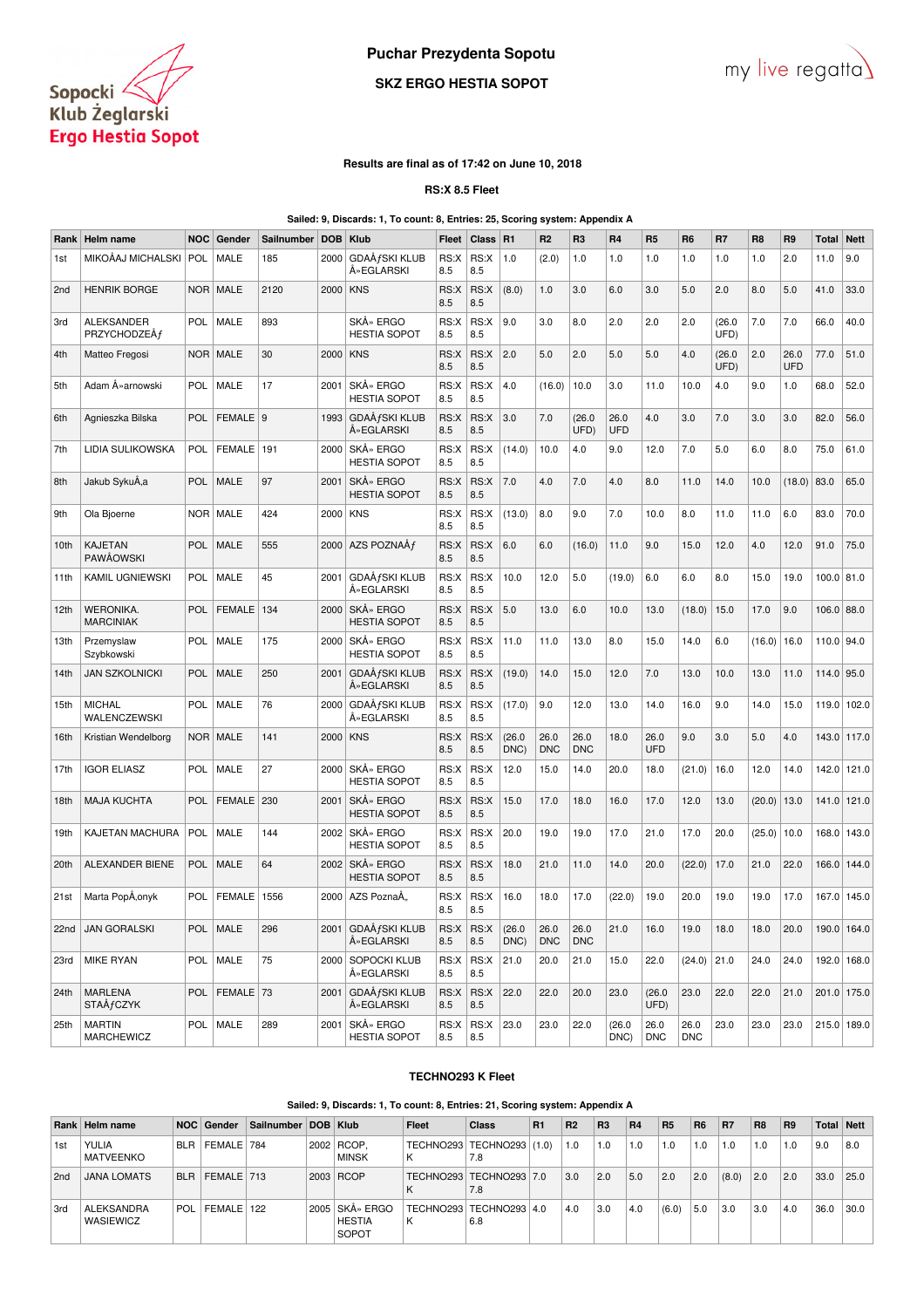| Rank | Helm name                         | <b>NOC</b> | Gender        | Sailnumber | <b>DOB</b> | Klub                                                 | <b>Fleet</b>   | <b>Class</b>                       | R1             | R <sub>2</sub>     | R <sub>3</sub>     | R4                 | R <sub>5</sub>     | R <sub>6</sub>     | R <sub>7</sub>     | R8                 | R <sub>9</sub>     | Total      | <b>Nett</b> |
|------|-----------------------------------|------------|---------------|------------|------------|------------------------------------------------------|----------------|------------------------------------|----------------|--------------------|--------------------|--------------------|--------------------|--------------------|--------------------|--------------------|--------------------|------------|-------------|
| 4th  | <b>NELL RYAN</b>                  | POL        | <b>FEMALE</b> | 172        | 2003       | SKÅ» ERGO<br><b>HESTIA</b><br><b>SOPOT</b>           | TECHNO293<br>K | TECHNO293 3.0<br>7.8               |                | 2.0                | 8.0                | 6.0                | 4.0                | 3.0                | 2.0                | (9.0)              | 7.0                | 44.0       | 35.0        |
| 5th  | <b>KARINA FILIP</b>               | <b>POL</b> | <b>FEMALE</b> | 320        |            | 2003 GDAÅfSKI<br><b>KLUB</b><br>ŻEGLARSKI            | TECHNO293<br>Κ | TECHNO293 5.0<br>7.8               |                | 6.0                | (11.0)             | 3.0                | 3.0                | 4.0                | 5.0                | 7.0                | 8.0                | 52.0       | 41.0        |
| 6th  | AMELIA<br>ZALEWSKA                | POL        | <b>FEMALE</b> | 89         | 2003       | SKÅ» ERGO<br><b>HESTIA</b><br><b>SOPOT</b>           | Κ              | TECHNO293   TECHNO293   6.0<br>7.8 |                | (8.0)              | 5.0                | 2.0                | 5.0                | 7.0                | 7.0                | 5.0                | 5.0                | 50.0       | 42.0        |
| 7th  | <b>AGATA ZYCH</b>                 | <b>POL</b> | FEMALE 297    |            | 2002       | SKÅ» ERGO<br><b>HESTIA</b><br>SOPOT                  | TECHNO293<br>K | TECHNO293 2.0<br>7.8               |                | (9.0)              | 6.0                | 9.0                | 7.0                | 6.0                | 4.0                | 8.0                | 3.0                | 54.0       | 45.0        |
| 8th  | <b>EVGENIA</b><br>SOKOLOVSKAYA    | <b>BLR</b> | FEMALE 765    |            |            | 2003 RCOP                                            | TECHNO293<br>K | TECHNO293 8.0<br>7.8               |                | 7.0                | 4.0                | 8.0                | $(13.0)$ 8.0       |                    | 9.0                | 4.0                | 6.0                | 67.0       | 54.0        |
| 9th  | ANNA IGIELSKA                     | POL        | FEMALE        | 119        | 2005       | <b>GDAÅfSKI</b><br><b>KLUB</b><br>Å» EGLARSKI        | TECHNO293<br>κ | TECHNO293<br>6.8                   | 13.0           | 10.0               | 7.0                | 14.0               | 9.0                | 9.0                | 6.0                | 6.0                | (15.0)             | 89.0       | 74.0        |
| 10th | <b>MAJA</b><br><b>BARTKOWSKA</b>  | POL        | FEMALE        | 47         | 2003       |                                                      | TECHNO293<br>K | TECHNO293<br>7.8                   | 12.0           | 5.0                | 15.0               | 13.0               | 8.0                | 10.0               | 10.0               | (22.0)<br>RET)     | 10.0               | 105.0 83.0 |             |
| 11th | <b>LINDA</b><br><b>FALKIEWICZ</b> | POL        | FEMALE 236    |            | 2006       | SKÅ» ERGO<br><b>HESTIA</b><br>SOPOT                  | TECHNO293<br>Κ | TECHNO293<br>6.8                   | 10.0           | 12.0               | 12.0               | (18.0)             | 10.0               | 12.0               | 14.0               | 12.0               | 9.0                | 109.0 91.0 |             |
| 12th | Hanna Jankowska                   | POL        | <b>FEMALE</b> | 40         | 2003       | GdaÅski Klub<br>Żeglarski                            | TECHNO293<br>K | TECHNO293<br>7.8                   | 11.0           | (15.0)             | 10.0               | 11.0               | 11.0               | 14.0               | 11.0               | 13.0               | 12.0               | 108.0 93.0 |             |
| 13th | NINA GOLMONT                      | <b>POL</b> | FEMALE 274    |            | 2002       | SKÅ» ERGO<br><b>HESTIA</b><br>SOPOT                  | TECHNO293<br>K | TECHNO293<br>7.8                   | 14.0           | 14.0               | 13.0               | (16.0)             | 12.0               | 13.0               | 13.0               | 11.0               | 13.0               |            | 119.0 103.0 |
| 14th | ANIA SZCZÄ~CH                     | POL        | <b>FEMALE</b> | 140        | 2002       | SKÅ» ERGO<br><b>HESTIA</b><br><b>SOPOT</b>           | TECHNO293<br>K | TECHNO293 9.0<br>7.8               |                | 11.0               | 9.0                | (22.0)<br>DNC)     | 22.0<br><b>DNC</b> | 22.0<br><b>DNC</b> | 12.0               | 10.0               | 11.0               |            | 128.0 106.0 |
| 15th | Martyna Terman                    | <b>POL</b> | <b>FEMALE</b> | 400        | 2005       | SKÅ» ERGO<br><b>HESTIA</b><br>SOPOT                  | TECHNO293<br>K | TECHNO293 15.0<br>6.8              |                | (17.0)             | 14.0               | 7.0                | 16.0               | 11.0               | 16.0               | 16.0               | 14.0               |            | 126.0 109.0 |
| 16th | <b>NATALIA</b><br>STASZEWSKA      | POL        | FEMALE 70     |            | 2003       | <b>GDAÅfSKI</b><br><b>KLUB</b><br>Å» EGLARSKI        | TECHNO293<br>K | TECHNO293 16.0<br>7.8              |                | $(18.0)$ 18.0      |                    | 12.0               | 14.0               | 15.0               | 15.0               | 15.0               | 18.0               | 141.0      | 123.0       |
| 17th | JULIA<br>AUGUSTYNOWICZ            | POL        | FEMALE 16     |            | 2004       | <b>GDAÅfSKI</b><br><b>KLUB</b><br>Å» EGLARSKI        | TECHNO293<br>K | TECHNO293<br>6.8                   | 18.0           | 13.0               | 16.0               | 10.0               | 17.0               | 17.0               | (19.0)             | 18.0               | 16.0               | 144.0      | 125.0       |
| 18th | <b>GABRIELA</b><br><b>PATEREK</b> | <b>POL</b> | FEMALE 11     |            |            | $2003$ GDAÅ $f$ SKI<br><b>KLUB</b><br>Å» EGLARSKI    | TECHNO293<br>K | TECHNO293 (17.0)<br>7.8            |                | 16.0               | 17.0               | 15.0               | 15.0               | 16.0               | 17.0               | 17.0               | 17.0               |            | 147.0 130.0 |
| 19th | Zuzanna Kryspin                   |            | FEMALE 54     |            |            | 2002 GDAÅfSKI<br><b>KLUB</b><br>Å» EGLARSKI          | TECHNO293<br>K | TECHNO293<br>7.8                   | (22.0)<br>DNC) | 22.0<br><b>DNC</b> | 22.0<br><b>DNC</b> | 17.0               | 22.0<br><b>DNC</b> | 22.0<br><b>DNC</b> | 18.0               | 14.0               | 19.0               | 178.0      | 156.0       |
| 20th | <b>ALICJA</b><br>ZAKRZEWSKA       | POL        | <b>FEMALE</b> | 420        |            | 2002 GDAÅ <i>f</i> SKI<br><b>KLUB</b><br>Å» EGLARSKI | TECHNO293<br>K | TECHNO293 19.0<br>7.8              |                | 19.0               | 19.0               | (22.0)<br>DNC)     | 22.0<br><b>DNC</b> | 22.0<br><b>DNC</b> | 20.0               | 19.0               | 20.0               |            | 182.0 160.0 |
| 21st | ZUZANNA<br>SAWCZUK                | POL        | <b>FEMALE</b> | 202        | 2004       | <b>UKS HALS</b><br>SOPOT<br>(SKÅ»)                   | TECHNO293<br>K | TECHNO293<br>6.8                   | (22.0)<br>DNC) | 22.0<br><b>DNC</b> | 22.0<br><b>DNC</b> | 22.0<br><b>DNC</b> | 22.0<br><b>DNC</b> | 22.0<br><b>DNC</b> | 22.0<br><b>DNC</b> | 22.0<br><b>DNC</b> | 22.0<br><b>DNC</b> | 198.0      | 176.0       |

### **RACEBOARD Fleet**

**Sailed: 9, Discards: 1, To count: 8, Entries: 13, Scoring system: Appendix A**

| <b>Rank</b>      | Helm name                             | NOC        | Gender          | Sailnumber | <b>DOB</b> | Klub                                                   | Fleet | Class                       | R1             | R <sub>2</sub> | R <sub>3</sub>  | <b>R4</b> | <b>R5</b>      | R <sub>6</sub> | R7    | R <sub>8</sub> | R <sub>9</sub> | <b>Total Nett</b> |      |
|------------------|---------------------------------------|------------|-----------------|------------|------------|--------------------------------------------------------|-------|-----------------------------|----------------|----------------|-----------------|-----------|----------------|----------------|-------|----------------|----------------|-------------------|------|
| 1st              | <b>ARTUR</b><br><b>MANELSKI</b>       |            | POL   MALE      | 79         | 1980       | DKÅ» DOBRZYÅf<br>N/WISÅÄ                               |       | RACEBOARD RACEBOARD         | (3.0)          | 1.0            | 2.0             | 1.0       | 1.0            | 1.0            | 2.0   | 1.0            | 1.0            | 13.0              | 10.0 |
| 2nd              | Maciej Sinczak                        | POL        | MALE            | 101        | 1976       | <b>CSM Sport</b>                                       |       | RACEBOARD RACEBOARD 1.0     |                | (2.0)          | 1.0             | 2.0       | 2.0            | 2.0            | 1.0   | 2.0            | 2.0            | 15.0              | 13.0 |
| 3rd              | <b>JAKUB NOWAK</b>                    |            | POL MALE        | 215        | 1971       | DKÅ» DOBRZYÅf<br>N/WISÅÄ.                              |       | RACEBOARD   RACEBOARD   2.0 |                | 3.0            | 4.0             | 4.0       | 4.0            | 3.0            | (5.0) | 3.0            | 4.0            | 32.0              | 27.0 |
| 4th              | <b>ADAM</b><br><b>CHAÅUPCZAK</b>      | POL        | MALE            | 236        | 1980       | POPIEL<br>KRUSZWICA                                    |       | RACEBOARD   RACEBOARD   4.0 |                | $(5.0)$ 5.0    |                 | 3.0       | 3.0            | 4.0            | 3.0   | 5.0            | 5.0            | 37.0              | 32.0 |
| 5th              | <b>HUBERTUS</b><br><b>TESDORPF</b>    |            | <b>GER MALE</b> | 884        | 1960       | <b>WCH</b><br><b>WINSSURFINGCLUB</b><br><b>HAMBURG</b> |       | RACEBOARD RACEBOARD 6.0     |                | $(7.0)$ 3.0    |                 | 7.0       | 5.0            | 5.0            | 6.0   | 4.0            | 3.0            | 46.0              | 39.0 |
| 6th              | Roman<br>BudziÅski                    |            | POL MALE        | 19         | 1969       | SKÅ» ERGO HESTIA RACEBOARD RACEBOARD 7.0<br>SOPOT      |       |                             |                | 4.0            | 6.0             | 5.0       | (14.0)<br>UFD) | 6.0            | 7.0   | 6.0            | 6.0            | 61.0              | 47.0 |
| 7th              | WiesĂ.aw<br>ChaÅ,upczak               |            | POL MALE        | 167        | 1954       |                                                        |       | RACEBOARD   RACEBOARD   5.0 |                | 6.0            | (7.0)           | 6.0       | 6.0            | 7.0            | 4.0   | 7.0            | 7.0            | 55.0              | 48.0 |
| 8th              | Marek Zielnik                         | POL        | MALE            | 153        | 1979       | UJKS SzturwaÅ.<br>Kalisz                               |       | RACEBOARD RACEBOARD 8.0     |                | 8.0            | 8.0             | 8.0       | 8.0            | 8.0            | 8.0   | (9.0)          | 9.0            | 74.0              | 65.0 |
| 9th              | Igor Rejmer                           | <b>POL</b> | MALE            | 169        | 1969       | GKÅ»                                                   |       | RACEBOARD   RACEBOARD   9.0 |                | 10.0           | 9.0             | 10.0      | 9.0            | 10.0           | 10.0  | 10.0           | (11.0)         | 88.0              | 77.0 |
| 10 <sub>th</sub> | Krystyna<br>Soï¿1/ <sub>2</sub> tyka  |            | <b>FEMALE</b>   | 665        |            | SKÅ» ERGO HESTIA<br><b>SOPOT</b>                       |       | RACEBOARD RACEBOARD         | (14.0)<br>DNC) | 14.0           | 14.0<br>DNC DNC | 9.0       | 7.0            | 9.0            | 9.0   | 8.0            | 8.0            | 92.0              | 78.0 |
| 11th             | <b>GRAÅ</b> » YNA<br><b>MARCINIAK</b> | POL        | <b>FEMALE</b>   | 99         | 1971       | <b>KWOXYO</b>                                          |       | RACEBOARD RACEBOARD         | 10.0           | 9.0            | 10.0            | (11.0)    | 10.0           | 11.0           | 11.0  | 11.0           | 10.0           | 93.0              | 82.0 |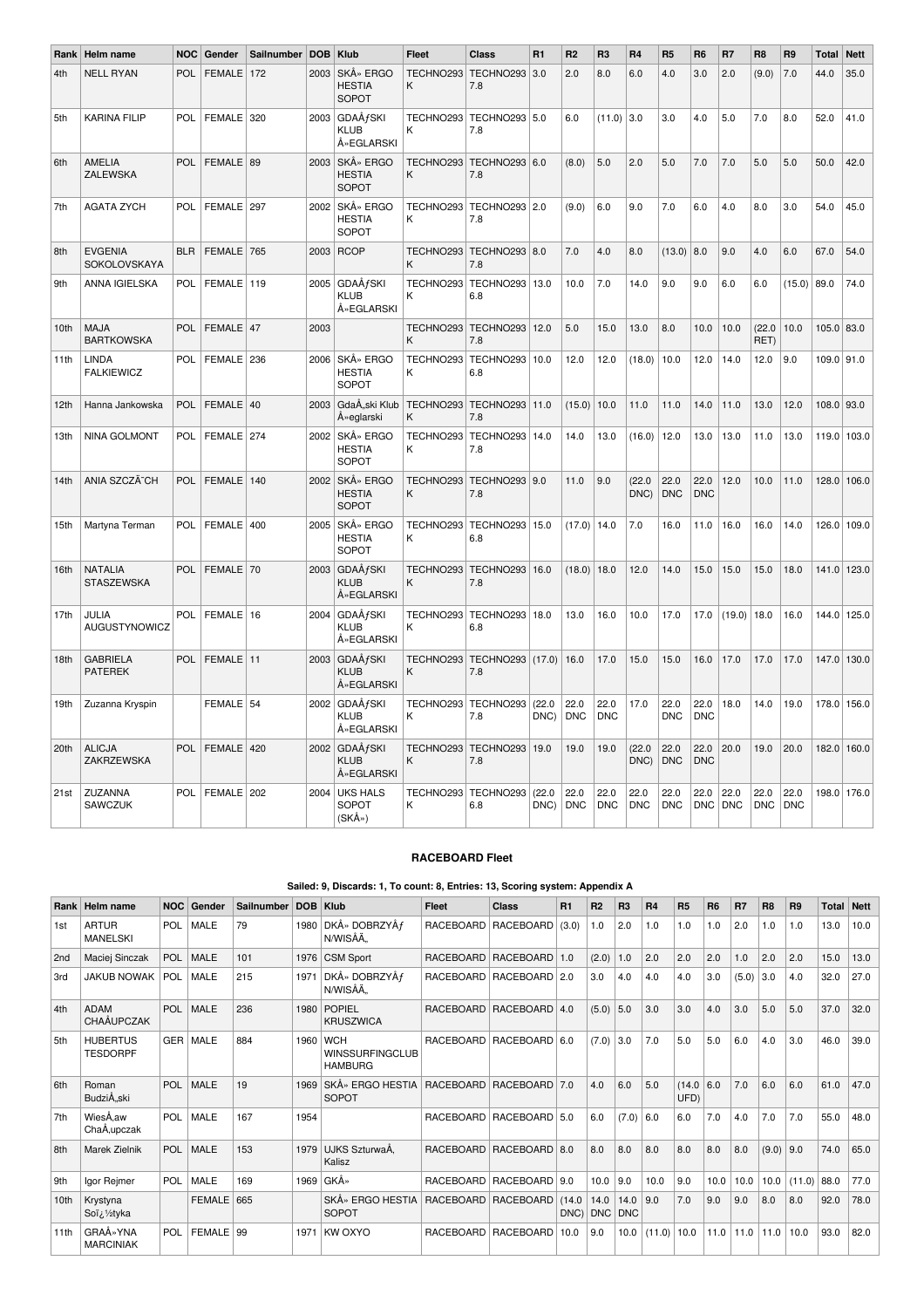|      | Rank Helm name                      | NOC Gender      | Sailnumber   DOB   Klub |                   | <b>Fleet</b> | Class                                                                                 | R1 | <b>R2</b> | R <sub>3</sub> | <b>R4</b>        | <b>R5</b>           | R <sub>6</sub> | R <sub>7</sub> | R8 | <b>R9</b> | Total Nett |       |
|------|-------------------------------------|-----------------|-------------------------|-------------------|--------------|---------------------------------------------------------------------------------------|----|-----------|----------------|------------------|---------------------|----------------|----------------|----|-----------|------------|-------|
| 12th | <b>WIESLAW</b><br><b>CHAAUPCZAK</b> | <b>POL MALE</b> | 100                     | 1954   KÅ» POPIEL |              | RACEBOARD   RACEBOARD   (14.0   14.0   14.0   14.0   14.0   14.0   14.0   14.0   14.0 |    |           |                |                  |                     |                |                |    |           | 126.0      | 112.0 |
| 12th | <b>DARIUSZ</b><br>  STANISÁAWSKI    | <b>POL MALE</b> | 299                     | 1967   OXYO       |              | RACEBOARD   RACEBOARD   (14.0   14.0   14.0   14.0   14.0   14.0   14.0   14.0        |    |           |                | DNC) DNC DNC DNC | DNC DNC DNC DNC DNC |                |                |    | 14.0      | 126.0      | 112.0 |

#### **TECHNO293 M Fleet**

### **Sailed: 9, Discards: 1, To count: 8, Entries: 37, Scoring system: Appendix A**

| Rank            | Helm name                                          | <b>NOC</b> |             | Gender Sailnumber | <b>DOB</b> | Klub                                            | <b>Fleet</b>   | <b>Class</b>                                 | R <sub>1</sub> | R2            | R <sub>3</sub> | <b>R4</b>          | R <sub>5</sub> | R <sub>6</sub> | R7            | R <sub>8</sub> | R <sub>9</sub> | <b>Total Nett</b> |             |
|-----------------|----------------------------------------------------|------------|-------------|-------------------|------------|-------------------------------------------------|----------------|----------------------------------------------|----------------|---------------|----------------|--------------------|----------------|----------------|---------------|----------------|----------------|-------------------|-------------|
| 1st             | Kamil<br><b>MANOWIECKI</b>                         | <b>POL</b> | <b>MALE</b> | 72                | 2002       | SKÅ» ERGO<br><b>HESTIA</b><br>SOPOT             | TECHNO293<br>M | TECHNO293 (2.0)<br>7.8                       |                | 1.0           | 1.0            | 1.0                | 1.0            | 1.0            | 1.0           | 1.0            | 1.0            | 10.0              | 8.0         |
| 2 <sub>nd</sub> | <b>DOMINIK</b><br><b>LEWINSKI</b>                  | <b>POL</b> | <b>MALE</b> | 636               | 2002       | <b>GDAÅfSKI</b><br><b>KLUB</b><br>ŻEGLARSKI     | TECHNO293<br>M | TECHNO293   1.0<br>7.8                       |                | 8.0           | 2.0            | 2.0                | 2.0            | 2.0            | 4.0           | 2.0            | (38.0)<br>DSQ) | 61.0              | 23.0        |
| 3rd             | Mohammed Al.-<br>Balushi                           |            | OMA   MALE  | 5                 | 2003       | Oman Sail                                       | TECHNO293<br>м | TECHNO293 5.0<br>7.8                         |                | 2.0           | 7.0            | 9.0                | 4.0            | 6.0            | 2.0           | (38.0)<br>DSQ) | 2.0            | 75.0              | 37.0        |
| 4th             | <b>JULIAN</b><br>WARDASZKO                         | <b>POL</b> | MALE        | 195               | 2003       | SKÅ» ERGO<br><b>HESTIA</b><br><b>SOPOT</b>      | TECHNO293<br>M | TECHNO293 6.0<br>7.8                         |                | 3.0           | 3.0            | 7.0                | $(10.0)$ 5.0   |                | 7.0           | 8.0            | 6.0            | 55.0              | 45.0        |
| 5th             | <b>ALEKSANDER</b><br><b>NIZIOĂEK</b>               | <b>POL</b> | MALE        | 146               | 2003       | SKÅ» ERGO<br><b>HESTIA</b><br>SOPOT             | TECHNO293<br>M | TECHNO293   4.0<br>7.8                       |                | 9.0           | 11.0           | 5.0                | 3.0            | 4.0            | 5.0           | 10.0           | (23.0)         | 74.0              | 51.0        |
| 6th             | MILO SOLOMKO                                       | <b>POL</b> | <b>MALE</b> | 29                | 2005       | SKÅ» ERGO<br><b>HESTIA</b><br><b>SOPOT</b>      | TECHNO293<br>M | TECHNO293 3.0<br>6.8                         |                | 5.0           | 13.0           | $(16.0)$ 5.0       |                | 15.0           | 6.0           | 3.0            | 9.0            | 75.0              | 59.0        |
| 7th             | <b>FILIP</b><br><b>DMOCHOWSKI</b>                  | <b>POL</b> | <b>MALE</b> | 460               | 2005       | GDAÅ <i>f</i> SKI<br><b>KLUB</b><br>ŻEGLARSKI   | TECHNO293<br>M | TECHNO293 8.0<br>6.8                         |                | $(12.0)$ 8.0  |                | 10.0               | 7.0            | 9.0            | 3.0           | 7.0            | 7.0            | 71.0              | 59.0        |
| 8th             | Ali Alomiani                                       |            | OMA   MALE  | 3                 | 2002       | Oman Sail                                       | TECHNO293<br>M | TECHNO293 10.0<br>7.8                        |                | 4.0           | 12.0           | (24.0)             | 16.0           | 7.0            | 11.0          | 6.0            | 3.0            | 93.0              | 69.0        |
| 9th             | Antoni Siwek                                       | <b>POL</b> | <b>MALE</b> | 197               | 2003       | SKÅ» ERGO<br><b>HESTIA</b><br><b>SOPOT</b>      | TECHNO293<br>M | TECHNO293   13.0<br>7.8                      |                | 10.0          | 6.0            | 3.0                | 6.0            | 11.0           | 9.0           | 13.0           | (16.0)         | 87.0              | 71.0        |
| 10th            | <b>KACPER</b><br><b>GUZOWSKI</b>                   | <b>POL</b> | <b>MALE</b> | 36                | 2003       | GDAÅ <i>f</i> SKI<br><b>KLUB</b><br>Å» EGLARSKI | M              | TECHNO293   TECHNO293   12.0<br>7.8          |                | 6.0           | 4.0            | 6.0                | (17.0)         | 10.0           | 8.0           | 12.0           | 15.0           | 90.0              | 73.0        |
| 11th            | Omar Al.-Ortubi                                    |            | OMA   MALE  | 9                 | 2003       | Oman Sail                                       | TECHNO293<br>м | TECHNO293 9.0<br>7.8                         |                | 15.0          | 5.0            | 15.0               | 8.0            | 12.0           | 10.0          | (16.0)         | 4.0            | 94.0              | 78.0        |
| 12th            | Mateusz Zelga                                      | <b>POL</b> | <b>MALE</b> | 133               | 2003       | SKÅ» ERGO<br><b>HESTIA</b><br><b>SOPOT</b>      | TECHNO293<br>M | TECHNO293 7.0<br>7.8                         |                | 14.0          | 20.0           | 8.0                | 11.0           | 3.0            | (22.0)        | 11.0           | 14.0           | $110.0$ 88.0      |             |
| 13th            | <b>KACPER</b><br>GWÓÅ <sup>1</sup> DÅ <sup>1</sup> | <b>POL</b> | MALE        | 5                 | 2003       | SKÅ» ERGO<br><b>HESTIA</b><br><b>SOPOT</b>      | TECHNO293<br>М | TECHNO293 (19.0)   13.0<br>7.8               |                |               | 10.0           | 11.0               | 9.0            | 14.0           | 14.0          | 15.0           | 12.0           | 117.0 98.0        |             |
| 14th            | Konrad Machura                                     | <b>POL</b> | MALE        | 44                | 2005       | SKÅ» ERGO<br><b>HESTIA</b><br><b>SOPOT</b>      | TECHNO293<br>M | TECHNO293   15.0<br>6.8                      |                | $(22.0)$ 21.0 |                | 4.0                | 12.0           | 8.0            | 12.0          | 19.0           | 11.0           |                   | 124.0 102.0 |
| 15th            | Olaf Grodzicki                                     | <b>POL</b> | <b>MALE</b> | 147               | 2005       | SKÅ» ERGO<br><b>HESTIA</b><br>SOPOT             | TECHNO293<br>M | TECHNO293 11.0<br>6.8                        |                | 11.0          | 14.0           | 17.0               | 18.0           | 19.0           | (20.0)        | 5.0            | 8.0            |                   | 123.0 103.0 |
| 16th            | <b>MICHAL POLAK</b>                                | <b>POL</b> | <b>MALE</b> | 42                | 2002       | <b>GDAÅfSKI</b><br><b>KLUB</b><br>Å» EGLARSKI   | TECHNO293<br>M | TECHNO293<br>7.8                             | $(20.0)$ 18.0  |               | 9.0            | 13.0               | 19.0           | 16.0           | 17.0          | 14.0           | 5.0            |                   | 131.0 111.0 |
| 17th            | Krystian Betka                                     |            | POL   MALE  | 225               |            | 2003 Gdański Klub<br>Żeglarski                  | м              | TECHNO293 TECHNO293 17.0<br>7.8              |                | 7.0           | 15.0           | $(26.0)$ 22.0      |                | 13.0           | 18.0          | 9.0            | 13.0           |                   | 140.0 114.0 |
| 18th            | ANDRZEJ<br>MYÅšLICKI                               |            | POL   MALE  | 183               |            | 2004 SKÅ» ERGO<br><b>HESTIA</b><br>SOPOT        | M              | TECHNO293   TECHNO293   21.0<br>6.8          |                | 19.0          | 16.0           | $(23.0)$ 20.0      |                | 17.0           | 13.0          | 4.0            | 17.0           |                   | 150.0 127.0 |
| 19th            | Usamh Al.-Brajkl                                   |            | OMA   MALE  | 15                |            | 2002 Oman Sail                                  | TECHNO293<br>М | TECHNO293 14.0<br>7.8                        |                | 17.0          | 22.0           | 12.0               | 21.0           | (38.0)<br>DNC) | 15.0          | 18.0           | 18.0           |                   | 175.0 137.0 |
| 20th            | <b>ANTONI</b><br><b>ANTONIEWSKI</b>                |            | POL   MALE  | 520               |            | 2003 GDAÅfSKI<br><b>KLUB</b><br>Å» EGLARSKI     | M              | TECHNO293   TECHNO293   16.0<br>7.8          |                | 21.0          | 17.0           | 20.0               | 13.0           | (38.0)<br>DNC) | 16.0          | 17.0           | 19.0           |                   | 177.0 139.0 |
| 21st            | MICHAĂ<br><b>KRAWCZYK</b>                          |            | POL   MALE  | 150               |            | 2003 AZS POZNAÅf                                | M              | TECHNO293   TECHNO293   22.0<br>7.8          |                | 16.0          | 19.0           | 18.0               | 23.0           | 18.0           | 19.0          | 20.0           | (26.0)         |                   | 181.0 155.0 |
| 22nd            | KACPER<br>JASKÓLSKI                                | <b>POL</b> | MALE        | 39                |            | 2003 GDAÅfSKI<br><b>KLUB</b><br>ŻEGLARSKI       | M              | TECHNO293   TECHNO293   (38.0<br>7.8         | DSQ)           | 25.0          | 23.0           | 38.0<br><b>DNC</b> | 14.0           | 21.0           | 23.0          | 21.0           | 10.0           |                   | 213.0 175.0 |
| 23rd            | Dawid SykuÅ,a                                      |            | POL   MALE  | 1                 |            | 2005 SKÅ» ERGO<br><b>HESTIA</b><br>SOPOT        | M              | TECHNO293   TECHNO293   (27.0)   26.0<br>6.8 |                |               | 24.0           | 27.0               | 15.0           | 20.0           | 21.0          | 22.0           | 22.0           |                   | 204.0 177.0 |
| 24th            | <b>DANIEL</b><br><b>UGNIEWSKI</b>                  |            | POL   MALE  | 46                |            | $2003$ GDAÅ $f$ SKI<br><b>KLUB</b><br>ŻEGLARSKI | M              | TECHNO293   TECHNO293   26.0<br>7.8          |                | 23.0          | 26.0           | 19.0               | 24.0           | 23.0           | $(27.0)$ 27.0 |                | 25.0           |                   | 220.0 193.0 |
| 25th            | Ali Alsarhi                                        |            | OMA   MALE  | 8                 |            | 2007 Oman Sail                                  | TECHNO293<br>М | TECHNO293 18.0<br>6.8                        |                | 27.0          | 25.0           | (38.0)<br>DNC)     | 26.0           | 22.0           | 30.0          | 25.0           | 24.0           |                   | 235.0 197.0 |
|                 |                                                    |            |             |                   |            |                                                 |                |                                              |                |               |                |                    |                |                |               |                |                |                   |             |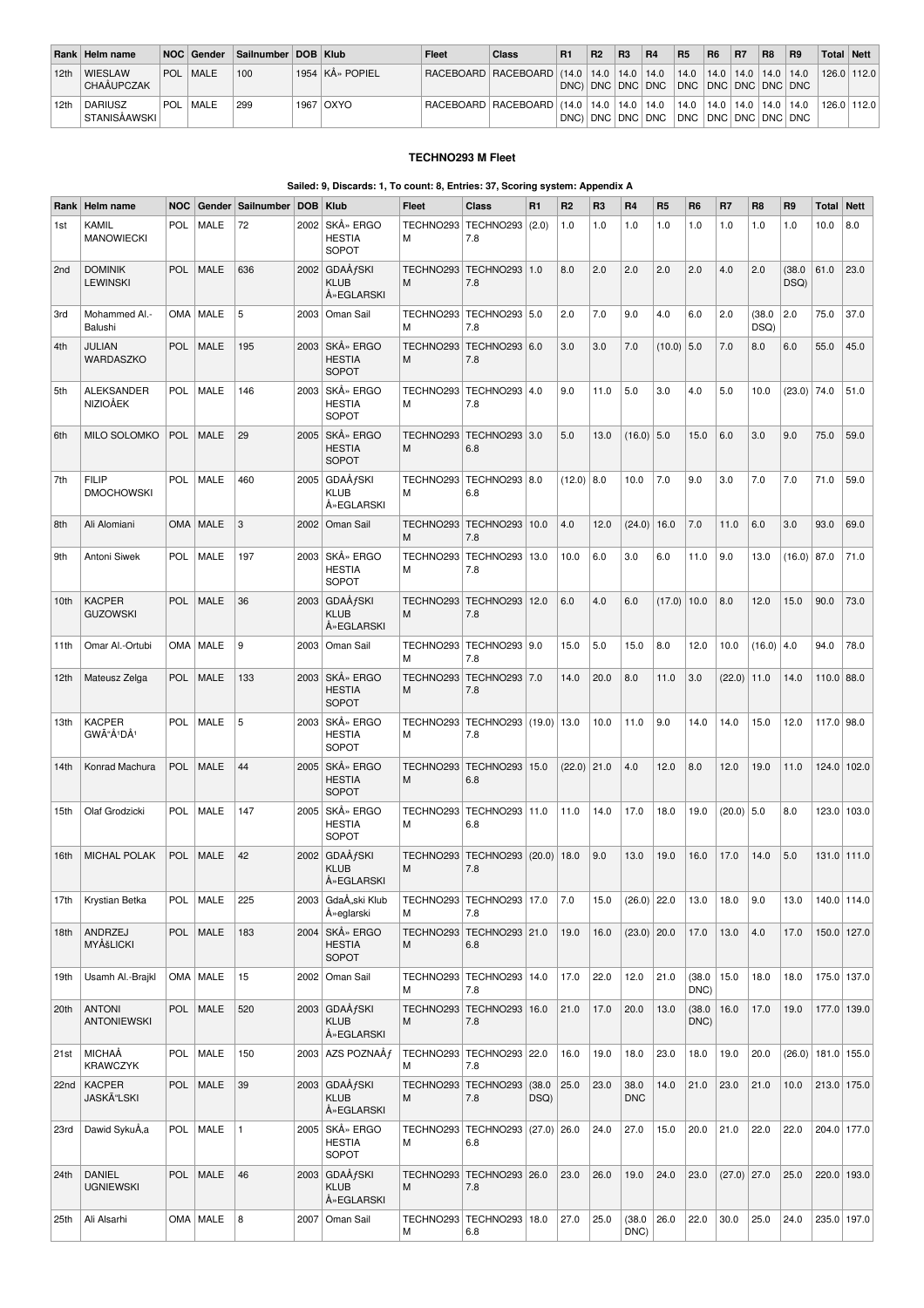| Rank I | Helm name                                | <b>NOC</b> | Gender      | Sailnumber | <b>DOB</b> | Klub                                        | <b>Fleet</b>   | Class                           | R1             | R <sub>2</sub>     | R <sub>3</sub>     | <b>R4</b>          | R <sub>5</sub>     | R <sub>6</sub>     | R7                 | R <sub>8</sub>     | R <sub>9</sub>     | Total | <b>Nett</b> |
|--------|------------------------------------------|------------|-------------|------------|------------|---------------------------------------------|----------------|---------------------------------|----------------|--------------------|--------------------|--------------------|--------------------|--------------------|--------------------|--------------------|--------------------|-------|-------------|
| 26th   | <b>IWO</b><br><b>WRZESINSKI</b>          | <b>POL</b> | <b>MALE</b> | 32         | 2003       | SKÅ» ERGO<br><b>HESTIA</b><br>SOPOT         | TECHNO293<br>M | TECHNO293<br>7.8                | 30.0           | 29.0               | 29.0               | 14.0               | 29.0               | 28.0               | 25.0               | 24.0               | (31.0)             |       | 239.0 208.0 |
| 27th   | <b>Mohamed Alsarhi</b>                   | <b>OMA</b> | MALE        | 13         | 2007       | Oman Sail                                   | TECHNO293<br>м | TECHNO293 28.0<br>6.8           |                | 28.0               | 32.0               | (38.0)<br>DNC)     | 30.0               | 25.0               | 26.0               | 23.0               | 20.0               |       | 250.0 212.0 |
| 28th   | <b>MIKOÅAJ</b><br><b>KOZÅOWSKI</b>       | <b>POL</b> | <b>MALE</b> | 87         | 2004       | SKÅ» ERGO<br><b>HESTIA</b><br>SOPOT         | TECHNO293<br>M | TECHNO293 23.0<br>6.8           |                | 20.0               | 30.0               | 25.0               | (38.0)<br>DNC)     | 38.0<br><b>DNC</b> | 29.0               | 31.0               | 21.0               |       | 255.0 217.0 |
| 29th   | <b>MAREK</b><br>MADEJCZYK                | <b>POL</b> | <b>MALE</b> | 301        | 2005       | SKÅ» ERGO<br><b>HESTIA</b><br>SOPOT         | TECHNO293<br>м | TECHNO293 29.0<br>6.8           |                | 30.0               | $(31.0)$ 21.0      |                    | 27.0               | 26.0               | 28.0               | 26.0               | 30.0               |       | 248.0 217.0 |
| 30th   | Jakub Krajnik                            | <b>POL</b> | <b>MALE</b> | 311        | 2004       | GdaÅski Klub<br>Å» eglarski                 | TECHNO293<br>M | TECHNO293 31.0<br>7.8           |                | 31.0               | 27.0               | 22.0               | 25.0               | 24.0               | 32.0               | (38.0)<br>DNC)     | 28.0               |       | 258.0 220.0 |
| 31st   | Antoni Brokczai                          | POL        | <b>MALE</b> | 8          | 2004       | AZS Poznań                                  | TECHNO293<br>M | TECHNO293 24.0<br>7.8           |                | 32.0               | 28.0               | (38.0)<br>DNC)     | 28.0               | 27.0               | 24.0               | 28.0               | 29.0               |       | 258.0 220.0 |
| 32nd   | Jan Sroczyï; 1/2ski                      |            | <b>MALE</b> | 49         |            | <b>GDAÅfSKI</b><br><b>KLUB</b><br>ŻEGLARSKI | TECHNO293<br>M | TECHNO293 25.0<br>6.8           |                | 24.0               | 18.0               | (38.0)<br>DNC)     | 38.0<br>DNC        | 38.0<br><b>DNC</b> | 33.0               | 30.0               | 27.0               |       | 271.0 233.0 |
| 33rd   | <b>ALEKSANDER</b><br><b>SEBASTIANSKI</b> | <b>POL</b> | <b>MALE</b> | 300        | 2004       | SKÅ» ERGO<br><b>HESTIA</b><br>SOPOT         | M              | TECHNO293 TECHNO293 33.0<br>6.8 |                | 34.0               | 34.0               | (38.0)<br>DNC)     | 31.0               | 29.0               | 34.0               | 38.0<br><b>DNC</b> | 38.0<br><b>DNC</b> |       | 309.0 271.0 |
| 34th   | Wiktor<br>Wilamowski                     | <b>POL</b> | <b>MALE</b> | 719        |            | SKÅ» ERGO<br><b>HESTIA</b><br>SOPOT         | TECHNO293<br>M | TECHNO293<br>6.8                | 32.0           | 33.0               | 33.0               | 28.0               | (38.0)<br>DNC)     | 38.0<br><b>DNC</b> | 38.0<br><b>DNC</b> | 38.0<br><b>DNC</b> | 38.0<br><b>DNC</b> |       | 316.0 278.0 |
| 35th   | <b>LEON</b><br><b>SROCZYÅfSKI</b>        | <b>TUR</b> | MALE        | 807        | 2003       | GDAÅ <i>f</i> SKI<br>KLUB<br>ŻEGLARSKI      | TECHNO293<br>м | TECHNO293<br>7.8                | (38.0)<br>DNC) | 38.0<br><b>DNC</b> | 38.0<br><b>DNC</b> | 38.0<br><b>DNC</b> | 38.0<br><b>DNC</b> | 38.0<br><b>DNC</b> | 31.0               | 29.0               | 32.0               |       | 320.0 282.0 |
| 36th   | <b>Bruno Kester</b>                      | <b>POL</b> | <b>MALE</b> | 289        |            | 2003 SKÅ» ERGO<br><b>HESTIA</b><br>SOPOT    | TECHNO293<br>M | TECHNO293<br>7.8                | (38.0)<br>DNC) | 38.0<br><b>DNC</b> | 38.0<br><b>DNC</b> | 38.0<br><b>DNC</b> | 38.0<br><b>DNC</b> | 38.0<br><b>DNC</b> | 38.0<br><b>DNC</b> | 38.0<br><b>DNC</b> | 38.0<br><b>DNC</b> |       | 342.0 304.0 |
| 36th   | Filip Szulikowski                        | <b>POL</b> | <b>MALE</b> | 117        | 2006       | SKÅ» ERGO<br><b>HESTIA</b><br>SOPOT         | TECHNO293<br>М | TECHNO293<br>6.8                | (38.0)<br>DNC) | 38.0<br><b>DNC</b> | 38.0<br><b>DNC</b> | 38.0<br><b>DNC</b> | 38.0<br><b>DNC</b> | 38.0<br><b>DNC</b> | 38.0<br><b>DNC</b> | 38.0<br><b>DNC</b> | 38.0<br><b>DNC</b> |       | 342.0 304.0 |

Sailwave Scoring Software 2.24.0 www.sailwave.com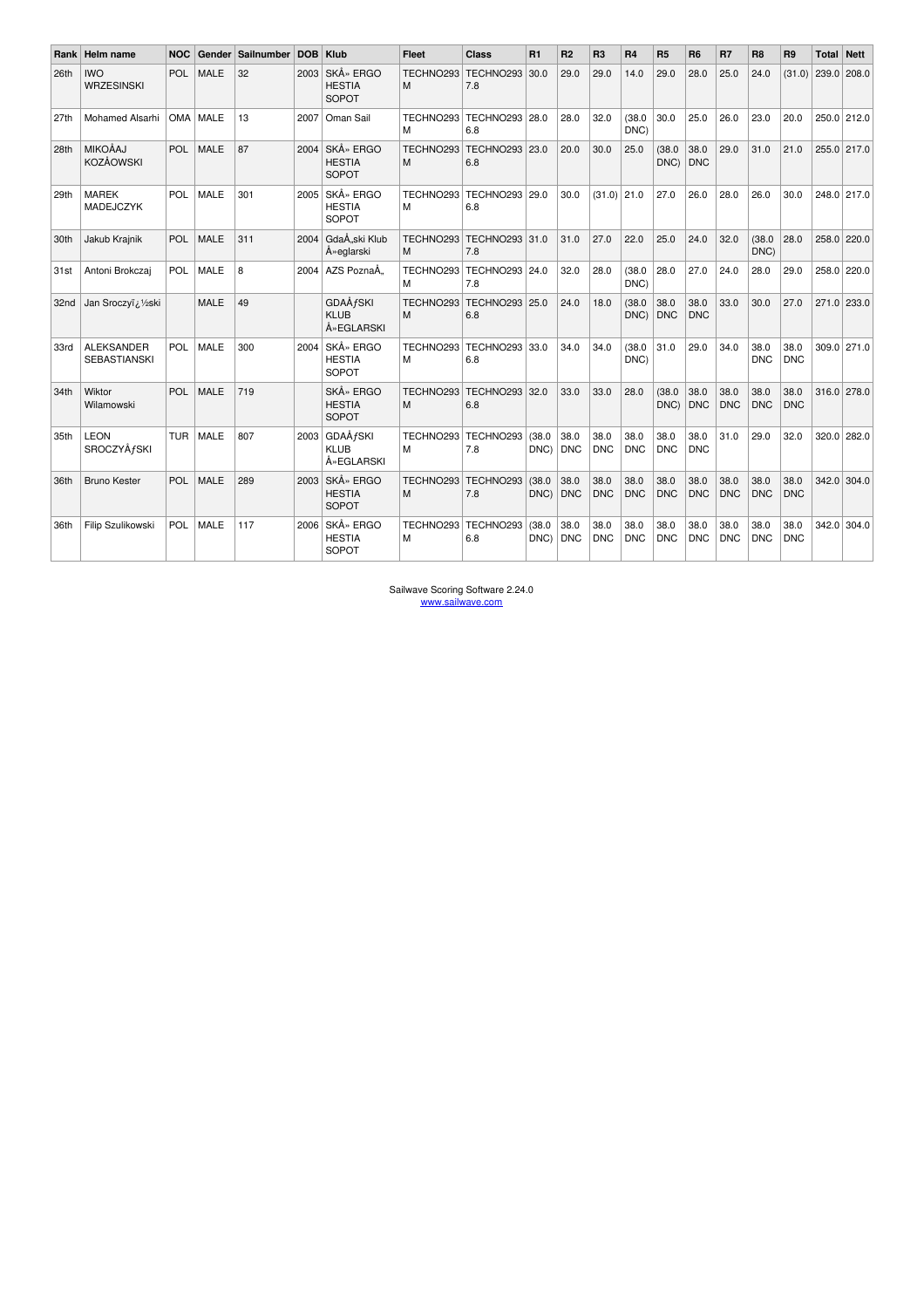

**Puchar Prezydenta Sopotu**



# **Sopcki Klub Zeglarski**

# **Results are final as of 17:43 on June 10, 2018**

# **TECHNO293 5.8 Class**

#### **Sailed: 6, Discards: 1, To count: 5, Entries: 20, Scoring system: Appendix A**

| Rank             | Helm name                            | <b>NOC</b> | Sailnumber     | <b>DOB</b> | Gender        | <b>Klub</b>                                            | <b>Class</b>                 | R1 | R <sub>2</sub> | R <sub>3</sub> | R <sub>4</sub> | R <sub>5</sub> | R <sub>6</sub>     | <b>Total</b> | <b>Nett</b> |
|------------------|--------------------------------------|------------|----------------|------------|---------------|--------------------------------------------------------|------------------------------|----|----------------|----------------|----------------|----------------|--------------------|--------------|-------------|
| 1st              | <b>PIOTR</b><br><b>SZKOLNICKI</b>    | POL        | 260            |            | 2005   MALE   | <b>GDAÅfSKI</b><br><b>KLUB</b><br>Å» EGLARSKI          | TECHNO293 1.0<br>5.8         |    | (3.0)          | 1.0            | 1.0            | 1.0            | 1.0                | 8.0          | 5.0         |
| 2 <sub>nd</sub>  | FILIP WNÄ~TRZAK                      | <b>POL</b> | 78             |            | 2005   MALE   | <b>GDAÅfSKI</b><br><b>KLUB</b><br>Å» EGLARSKI          | TECHNO293 4.0<br>5.8         |    | 1.0            | 4.0            | 2.0            | 7.0            | $(13.0)$ 31.0      |              | 18.0        |
| 3rd              | <b>OKSANA</b><br><b>SKOCZYPIEC</b>   | <b>POL</b> | 67             |            | 2005 FEMALE   | <b>GDAÅfSKI</b><br><b>KLUB</b><br>Å» EGLARSKI          | TECHNO293   2.0<br>5.8       |    | (6.0)          | 3.0            | 5.0            | 3.0            | 6.0                | 25.0         | 19.0        |
| 4th              | <b>SZYMON</b><br>CHARYTANOWICZ       | <b>POL</b> | 262            |            | 2005   MALE   | SKÅ» ERGO<br><b>HESTIA</b><br><b>SOPOT</b>             | TECHNO293 3.0<br>5.8         |    | 5.0            | (21.0)<br>OCS) | 7.0            | 8.0            | 2.0                | 46.0         | 25.0        |
| 5th              | <b>SZYMON</b><br><b>KWIDZIÅfSKI</b>  | <b>POL</b> | 240            |            | 2005   MALE   | SKÅ» ERGO<br><b>HESTIA</b><br>SOPOT                    | TECHNO293   5.0<br>5.8       |    | 4.0            | 2.0            | 6.0            | $(11.0)$ 9.0   |                    | 37.0         | 26.0        |
| 6th              | <b>WIKTORIA</b><br>WOJCIECHOWSKA     | <b>POL</b> | 602            |            | $2005$ FEMALE | UJKS"<br>SZTURWAÅ"<br><b>KALISZ</b>                    | TECHNO293   8.0<br>5.8       |    | 2.0            | (21.0)<br>OCS) | 8.0            | 6.0            | 3.0                | 48.0         | 27.0        |
| 7th              | <b>KORNEL</b><br><b>MANOWIECKI</b>   | POL        | 127            |            | 2002 MALE     | SKÅ» ERGO<br><b>HESTIA</b><br>SOPOT                    | TECHNO293   10.0<br>5.8      |    | (14.0)         | 9.0            | 3.0            | 4.0            | 4.0                | 44.0         | 30.0        |
| 8th              | <b>LIDIA CHYREK</b>                  | <b>POL</b> | 370            |            | $2005$ FEMALE | <b>GDAÅfSKI</b><br><b>KLUB</b><br>Å» EGLARSKI          | TECHNO293 (9.0)<br>5.8       |    | 7.0            | 7.0            | 4.0            | 9.0            | 7.0                | 43.0         | 34.0        |
| 9th              | <b>LENA MANKUCKA</b>                 | <b>POL</b> | 43             |            | 2005   FEMALE | GDAÅ <i>f</i> SKI<br><b>KLUB</b><br>Å» EGLARSKI        | TECHNO293 7.0<br>5.8         |    | 8.0            | 6.0            | (9.0)          | 5.0            | 8.0                | 43.0         | 34.0        |
| 10 <sub>th</sub> | <b>MARTYNA</b><br>ROMANOWICZ         | POL        | 86             |            |               | 2005   FEMALE   GDAÅfSKI<br><b>KLUB</b><br>Å» EGLARSKI | TECHNO293   6.0<br>5.8       |    | 10.0           | (21.0)<br>OCS) | 15.0           | 2.0            | 12.0               | 66.0         | 45.0        |
| 11th             | <b>ZUZANNA TABOR</b>                 | POL        | $\overline{c}$ |            |               | 2005   FEMALE   GDAÅfSKI<br><b>KLUB</b><br>Å» EGLARSKI | TECHNO293 11.0<br>5.8        |    | 9.0            | 5.0            | $(12.0)$ 10.0  |                | 10.0               | 57.0         | 45.0        |
| 12 <sub>th</sub> | PAWEÅ<br>WOSZCZYNA                   | <b>POL</b> | 50             |            | 2006   MALE   | <b>GDAÅfSKI</b><br><b>KLUB</b><br>Å» EGLARSKI          | TECHNO293 12.0<br>5.8        |    | 12.0           | 8.0            | 10.0           | 12.0           | (21.0)<br>DNC)     | 75.0         | 54.0        |
| 13th             | Abdullrahman<br>Almujini             | $OMA$ 11   |                |            | MALE          | Oman Sail                                              | TECHNO293 (19.0) 13.0<br>5.8 |    |                | $ 14.0\rangle$ | 13.0           | 13.0           | 5.0                | 77.0         | 58.0        |
| 14th             | <b>LEONARD</b><br><b>DOMACHOWSKI</b> | POL        | 168            |            | 2006   MALE   | SKÅ» ERGO<br><b>HESTIA</b><br>SOPOT                    | TECHNO293   14.0<br>5.8      |    | 11.0           | 12.0           | 11.0           | 15.0           | (21.0)<br>DNC)     | 84.0         | 63.0        |
| 15th             | <b>EMILIA</b><br><b>GAWRYLCZYK</b>   | POL $ 305$ |                |            |               | 2005   FEMALE   SKÅ» ERGO<br><b>HESTIA</b><br>SOPOT    | TECHNO293   15.0<br>5.8      |    | (21.0)<br>DNC) | 10.0           | 14.0           | 14.0           | 11.0               | 85.0         | 64.0        |
| 16th             | JANEK SAJDAK                         | POL $ 300$ |                |            | 2005   MALE   | SKÅ» ERGO<br><b>HESTIA</b><br>SOPOT                    | TECHNO293   18.0<br>5.8      |    | 15.0           | 15.0           | 16.0           | 18.0           | (21.0)<br>DNC)     | $103.0$ 82.0 |             |
| 17th             | <b>HANNA</b><br>GORZELANCZYK         | POL        | 53             |            |               | 2005   FEMALE   SKÅ» ERGO<br><b>HESTIA</b><br>SOPOT    | TECHNO293   16.0<br>5.8      |    | (21.0)<br>DNC) | 13.0           | 17.0           | 16.0           | 21.0<br><b>DNC</b> | 104.0 83.0   |             |